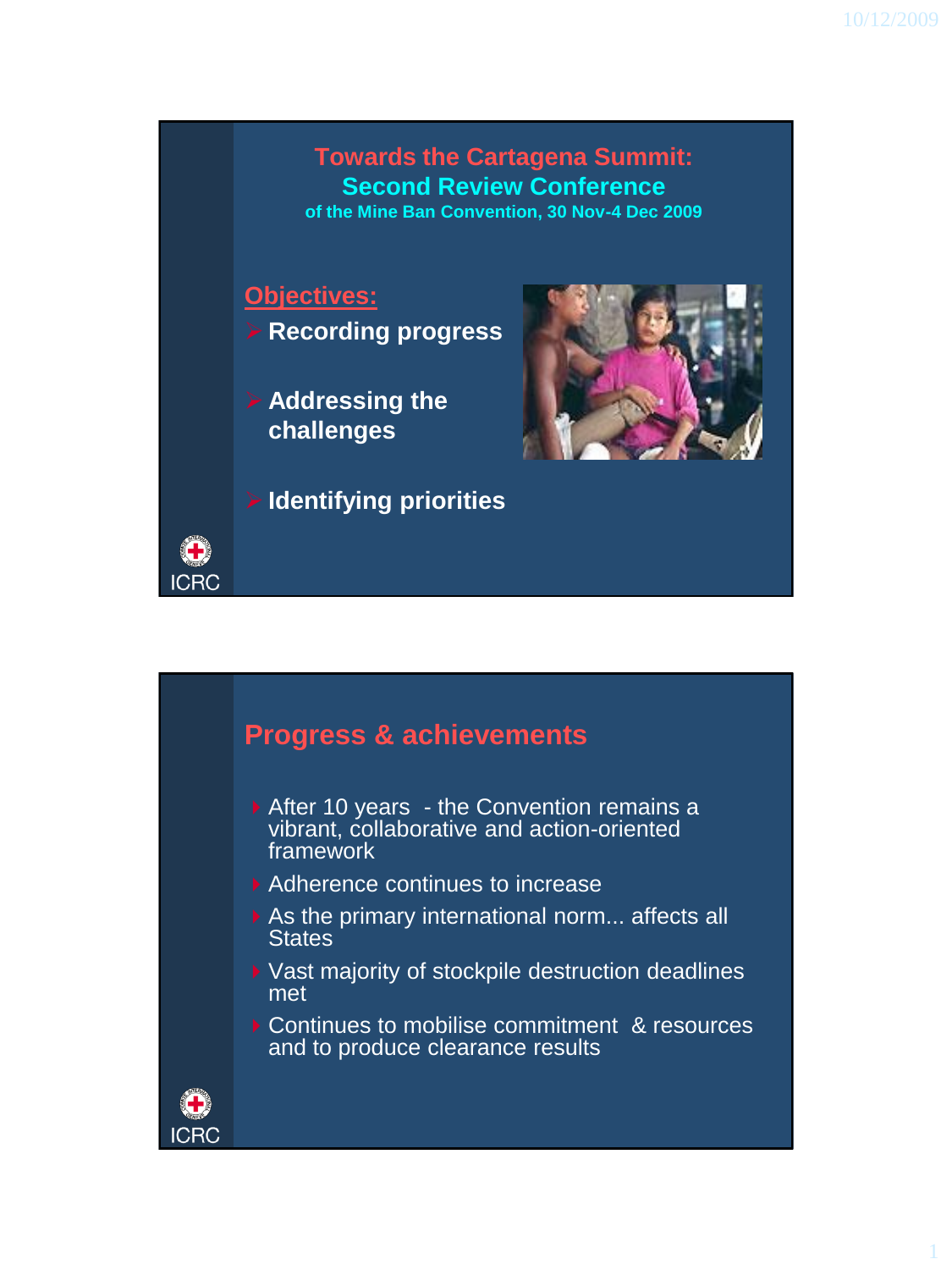### **Progress & achievements**

 $\triangleright$  Risk reduction – more flexible and integrated approaches



Douen You, Pursat Province, Cambodia

 $\triangleright$  Victim assistance – increased understanding and more focused national efforts; has inspired commitments for victims of ERW and cluster munitions



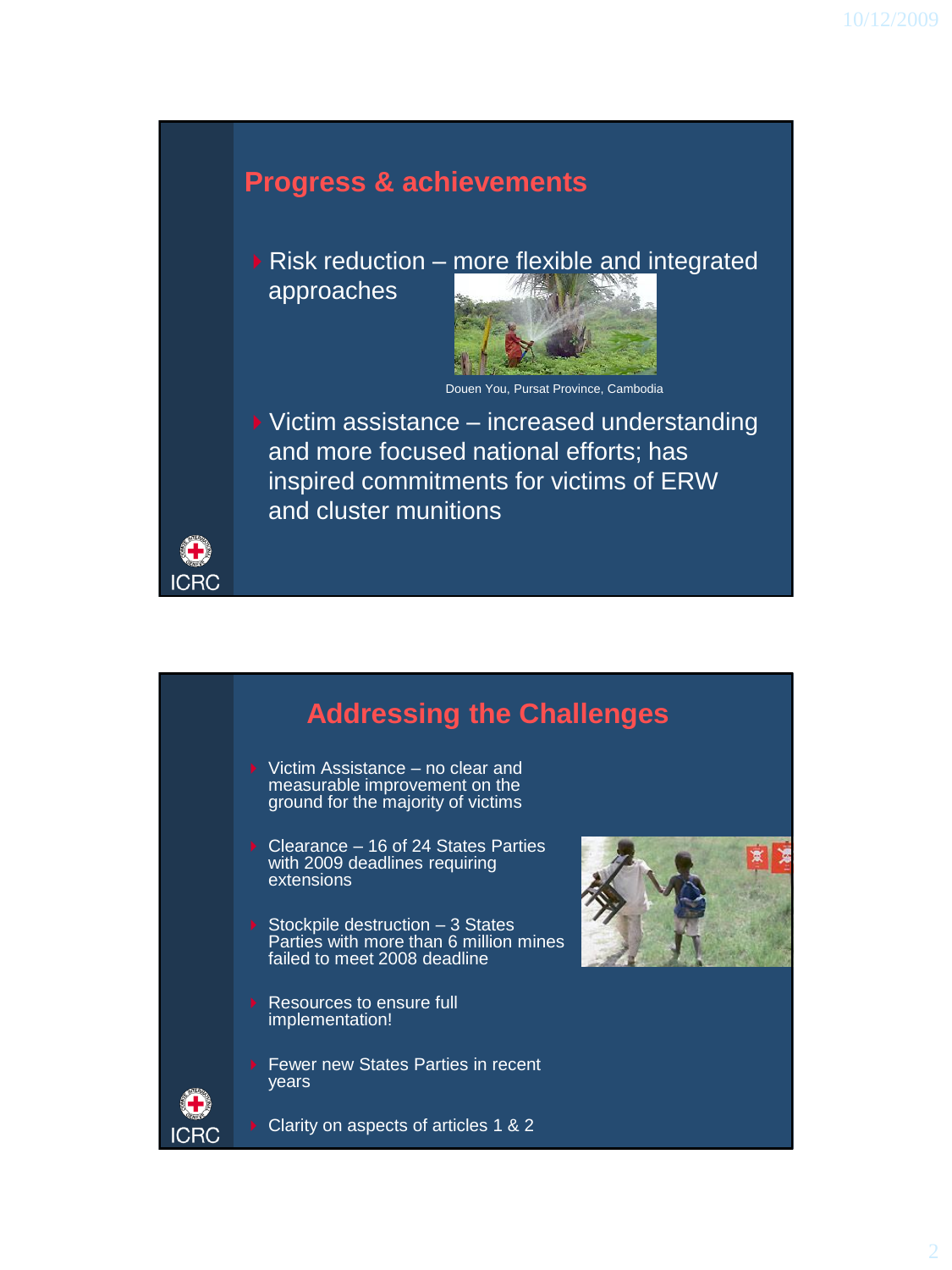## **Identifying Priorities**

- ▶ Cartagena as an invitation to new States
- ▶ Victim assistance promote concrete commitments to improve services, implement national plans, mobilize resources.
- ▶ Clearance refocus on "as soon as possible" obligation rather than deadlines
- ▶ Stockpile destruction resolve existing compliance problems as soon as possible



# **Identifying Priorities**

- ▶ Regular reviews of number of mines retained for training and research, destruction of mines in excess of the minimum number necessary
- Mobilization and use of resources
- **Promote coherence in implementation with** other relevant instruments: Convention on Cluster Munitions, ERW Protocol, CRPD